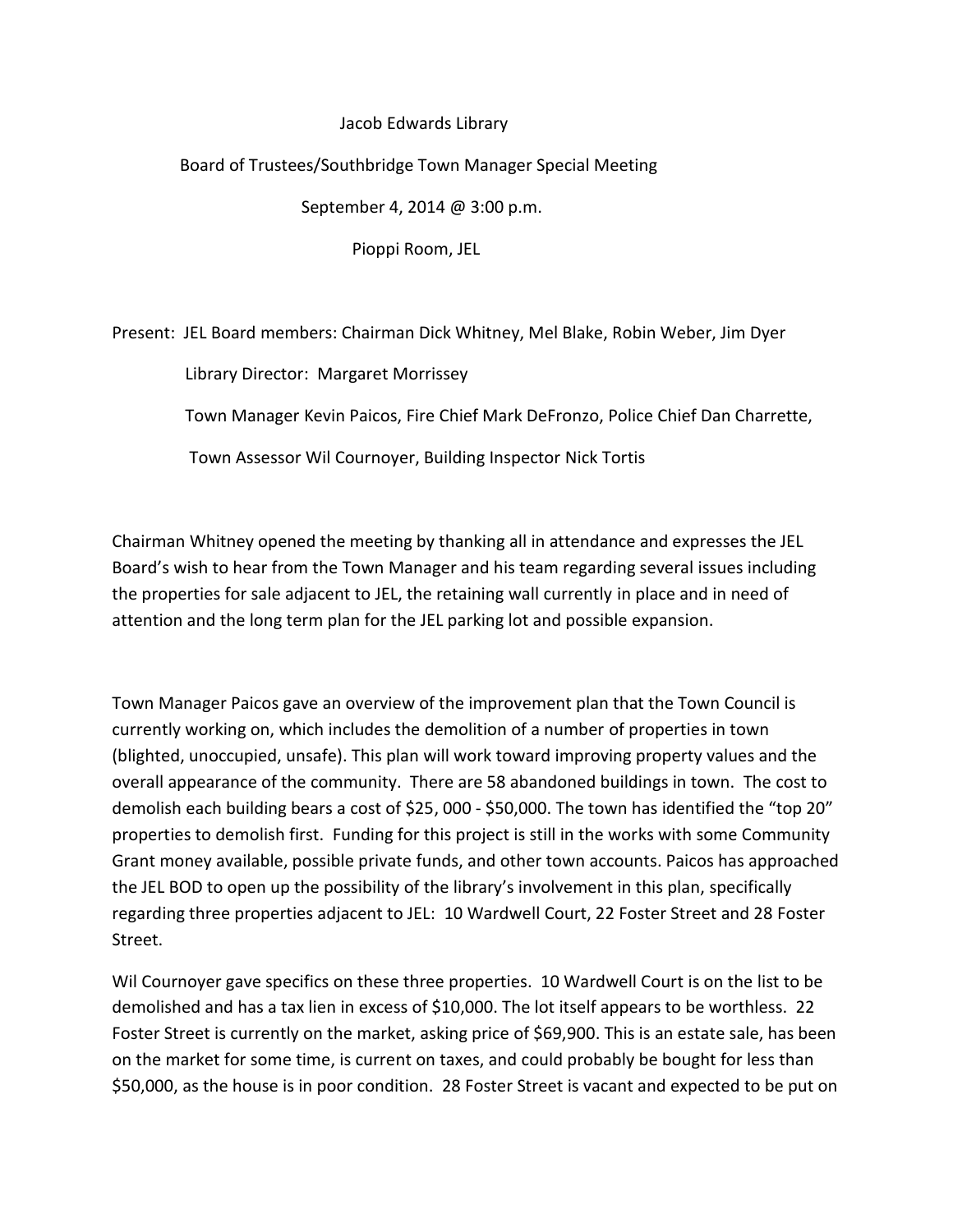the market in the near future and is also in poor condition: the asking price is expected to also be low. Wil expressed his opinion that the purchase/demolition of these three properties and the conversion of the lots into additional parking for JEL along with benches is an opportunity not to pass up. Thinking in the long term, he feels that this would be a plus for JEL and the community at large and expressed the idea that some urgency does surround this project, as all 3 properties would need to be part of the plan.

Chief Charette and Chief DeFronzo both expressed concern over the many properties in need of demolition from a safety point of view. Every house on "the list" that is taken down is a step in a positive direction. The Wardwell Court /Foster Street area has long been an area of police concern. Moving forward with this idea would greatly improve living conditions in this area.

Building Inspector Nick Tortis explained that the demolition of properties often becomes complicated, often with asbestos removal as part of the deal.

Chairman Whitney expressed the JEL BOD interest in these issues but explained that much of our endowment money is in a restricted account. He will contact the account manager and research the details surrounding this restriction. A question and answer period ensued which enabled the board members to ask the Town Manager a variety of questions on this topic including the responsibility of property owners, repurposing funds and the potential role of JEL.

Library Director Morrissey reported that there is capital money that has been appropriated for the retaining wall in the JEL parking lot. If this money is not used or needed for the wall then Town Manager okayed the use for the JEL ceiling project.

It was noted that before the 2000 renovation of JEL, the JEL BOD looked at Wardwell Court and the surrounding area as a potential area that could be used for parking/ expansion. At the time, the BOD did not have the funds to proceed.

After continued discussion on the many facets this unique opportunity may bring to the town and the JEL, it was decided that Town Manager Paicos will put together a detailed plan which will pull together various groups in the community including the Planning Board, the Redevelopment Authority, the Town Council and the JEL BOD. This report will include options for the properties adjacent to JEL, the retaining wall and the long term vision for this area. The key term evolving from this meeting is "partnership". As someone who has successfully worked on similar projects, Paicos is confident that he can move forward such a plan/partnership in a short amount of time.